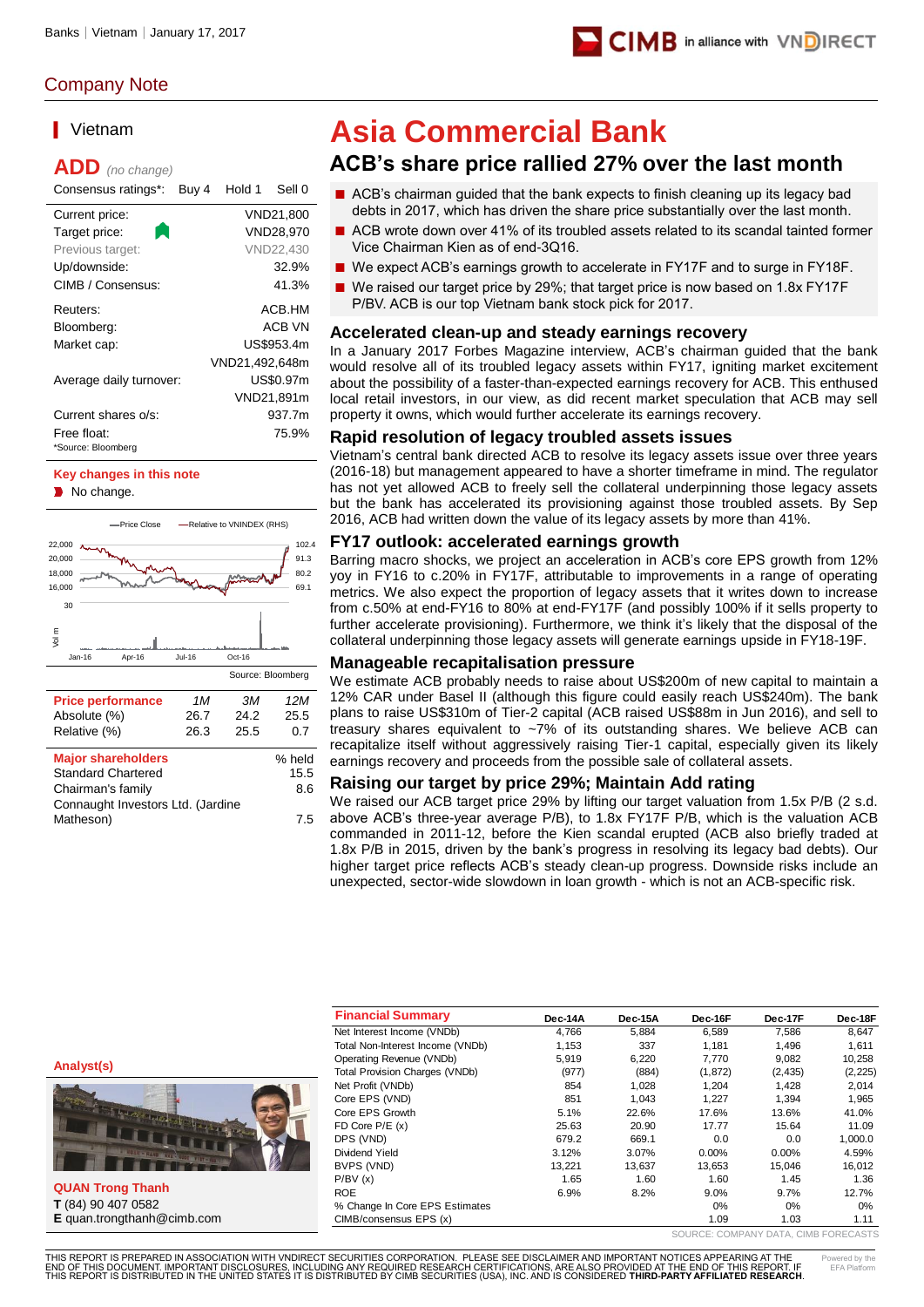

# **Steady clean-up and recovery**

# **Accelerated provisioning against Kien-related legacy assets**

## *A quick recap of ACB's troubled legacy asset issue:*

In 2012, ACB's Vice-Chairman, Nguyen Duc Kien, was prosecuted for economic-related infractions, although some observers believed that there were ulterior motives to his departure from the bank. ACB subsequently conducted a thorough review of its banking business model & internal controls, and identified VND12,700bn/US\$570m of troubled assets (~8.2% of interest earning assets) that needed to be resolved. Those assets included credit extended to Nguyen Duc Kien's own companies (in the form of loans and bonds) as well as loans made to a state-owned shipping company and interbank deposits to distressed banks.

From the end of 2012, when ACB made its assessment of the amount of impaired assets on its balance sheet, until end-3Q16, ACB resolved over half of these legacy troubled assets by: 1) collecting debts, 2) selling collateral assets, 3) provisioning, and 4) asset swaps (i.e. ACB was offered real estate assets and corporate bonds by the distressed banks with which it had placed interbank deposits). According to our calculations, the net value of those legacy assets at end-3Q16 was VND3,200bn/US\$144m, equivalent to ~1.6% of ACB's total interest earning assets or 2% of its loan book. That US\$144m figure included US\$133m of credit extended to Kien-related companies and US\$11m of interbank deposits placed with VNCB (a bank that has been nationalised).

A summary of ACB's troubled assets appears in the table below:

| Figure 1: ACB's legacy troubled assets and resolution progress |        |                |                          |                                                                                                                                                                                                                                                                                                                                |  |
|----------------------------------------------------------------|--------|----------------|--------------------------|--------------------------------------------------------------------------------------------------------------------------------------------------------------------------------------------------------------------------------------------------------------------------------------------------------------------------------|--|
| (Unit: VND bn)                                                 | 2012   |                | 2015 Sep-16 Note         |                                                                                                                                                                                                                                                                                                                                |  |
| Kien-related lending                                           | 8,333  | 5,788          | 5,058                    | During FY12 and Sep-2016, we estimate ACB has managed to recover 39% of the<br>troubled assets (via debt collection and selling some collateral assets). Moreover, ACB<br>has provisioned for 41% of the total outstanding value (VND5,058bn) at end Sep-2016.<br>Net troubled assets value now stands at VND2.974bn/US\$133m. |  |
| Direct loans                                                   | 3,511  | 1,866          | 1.717                    | ACB recovered part of the assets via debt collection and selling some collateral assets.                                                                                                                                                                                                                                       |  |
| Indirect loans via credit guarantee                            | 1,193  | $\blacksquare$ | $\sim$                   | ACB collected back the asset in mid-2015                                                                                                                                                                                                                                                                                       |  |
| Corporate bonds                                                | 2,450  | 2,734          | 2,689                    | ACB hasn't been able to recover this asset, but it has provisioned for 62% the<br>outstanding value.                                                                                                                                                                                                                           |  |
| Receivables                                                    | 1,179  | 1,188          | 652                      | ACB collected back half of the asset in 1H16, and has provisioned for 54% of the<br>outstanding value.                                                                                                                                                                                                                         |  |
| <b>Interbank deposits</b>                                      | 3,041  | 1.196          | 676                      | ACB has largely resolved this troubled assets via i) asset swap, and ii) provisioning.<br>Regarding the remainder, we believe the bank will manage to resolve via asset swap<br>rather than provisioning.                                                                                                                      |  |
| Deposits at Vietinbank                                         | 719    | 24             | 24                       | ACB has provisioned largely for this deposit.                                                                                                                                                                                                                                                                                  |  |
| Deposits at a state-owned bank (undisclosed name)              | 600    |                | $\overline{\phantom{0}}$ | ACB had to swap this deposit for bonds issued by Kien's six companies. The partner<br>bank was merged into another state-owned bank in 2015.                                                                                                                                                                                   |  |
| Deposits at GPBank                                             | 772    | 772            | 252                      | ACB swapped VND500bn of this deposit for 9%-yield corporate bonds (that GPBank<br>previously held); ACB is negotiating to swap the remaining deposit for the properties<br>owned by GPBank. GPBank was nationalized in 2015.                                                                                                   |  |
| Deposits at VNCB                                               | 950    | 400            | 400                      | ACB has provisioned for 42% of the asset; so net asset value now stands at<br>VND234bn/US\$11m; It is negotiating to swap the deposit for other assets held by<br>VNCB. VNCB was nationalized in 2015.                                                                                                                         |  |
| <b>Lending to Vinalines</b>                                    | 1,354  |                | $\overline{\phantom{0}}$ | ACB has fully resolved this troubled assets via: i) provisioning, and ii) asset swap<br>(swap the loans for shares of a listed company).                                                                                                                                                                                       |  |
| <b>TOTAL</b>                                                   | 12,728 | 6,984          | 5,734                    |                                                                                                                                                                                                                                                                                                                                |  |
| % interest-earning assets                                      | 8.2%   | 3.8%           | 2.8%                     |                                                                                                                                                                                                                                                                                                                                |  |
| % Loan book                                                    | 12.4%  | 5.2%           | 3.6%                     |                                                                                                                                                                                                                                                                                                                                |  |
|                                                                |        |                |                          | SOURCES: CIMB, COMPANY REPORTS                                                                                                                                                                                                                                                                                                 |  |

According to ACB's disclosure of the collateral underlying its legacy troubled assets and the bank's method of valuing that collateral, ACB holds US\$216m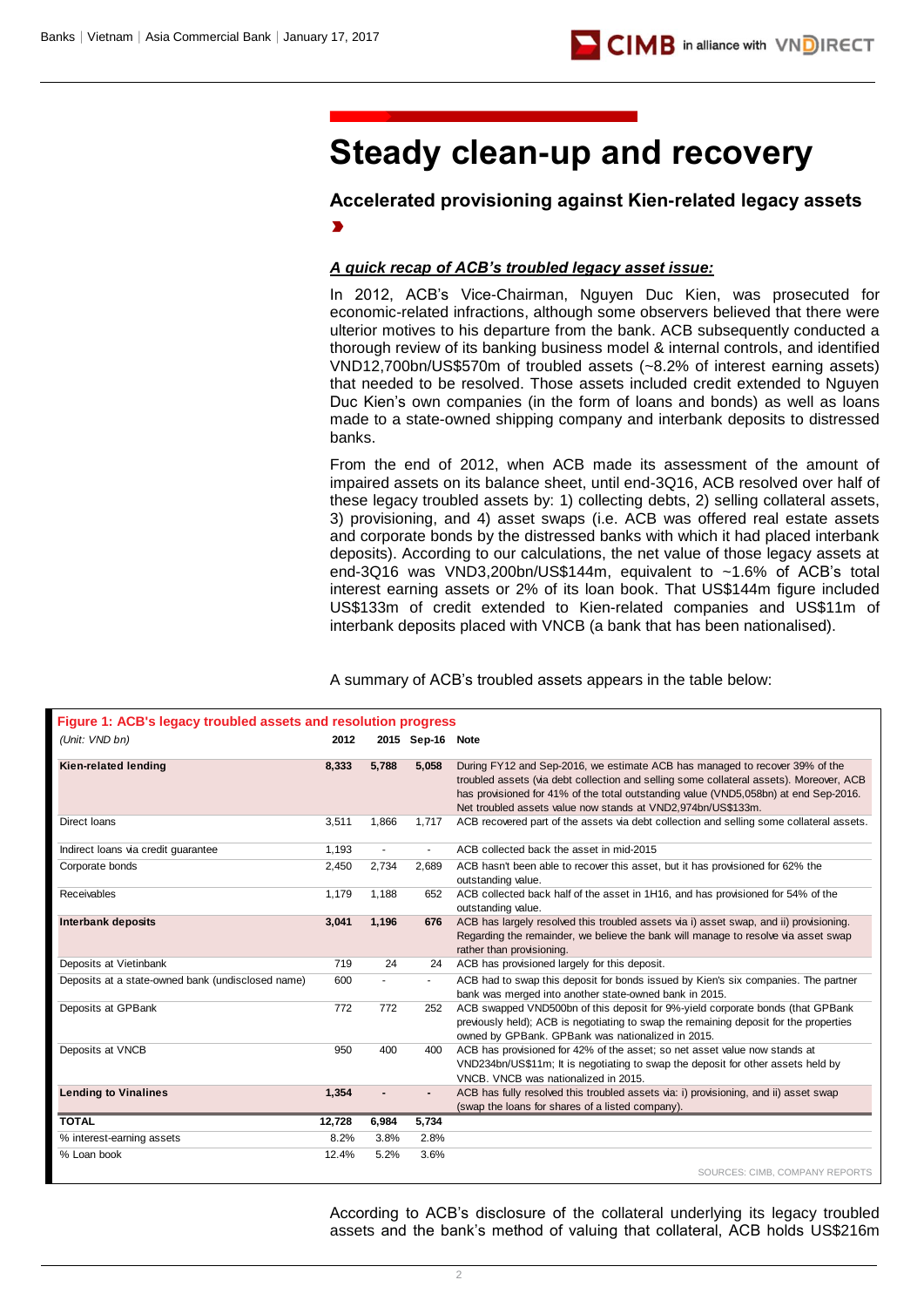

worth of collateral, which equates to 162% of the current net value of its legacy assets (i.e. after aggregate provisioning is deducted from the gross value of the legacy assets on its balance sheet). We believe the bank's method of valuing the collateral is reasonable but we have made an even more conservative estimate of the value of the collateral by applying an additional haircut. Under our more conservative estimate, the value of the collateral assets covers 132% of the net value of the Kien related troubled assets.

| Figure 2: ACB: Collateral assets for Kien-related loans: Mix and valuation |          |                                                                           |                                     |                                   |  |
|----------------------------------------------------------------------------|----------|---------------------------------------------------------------------------|-------------------------------------|-----------------------------------|--|
| Collateral asset mix                                                       | (VND bn) | <b>ACB valuation Valuation methods used</b>                               | <b>Additional hair-</b><br>cut rate | <b>CIMB</b> valuation<br>(VND bn) |  |
| Other bank shares                                                          | 3,347    | Recent bid price                                                          | 10%                                 | 3,012                             |  |
| Unlisted corporate shares                                                  | 878      | Book value, DCF, market price of property owned by the invested companies | 20%                                 | 703                               |  |
| Equity investment                                                          | 155      |                                                                           | 30%                                 | 109                               |  |
| Deposits at ACB                                                            | 39       | Book value                                                                | 0%                                  | 39                                |  |
| Receivables                                                                | 101      | Book value                                                                | 50%                                 | 51                                |  |
| Other banks' credit quarantees                                             | 300      | Guaranteed value                                                          | 100%                                |                                   |  |
| Total                                                                      | 4.820    |                                                                           |                                     | 3,913                             |  |
| % Gross troubled assets                                                    | 83%      |                                                                           |                                     | 68%                               |  |
| % Net troubled assets                                                      | 162%     |                                                                           |                                     | 132%                              |  |
|                                                                            |          |                                                                           |                                     | SOURCES: CIMB, COMPANY REPORTS    |  |

#### *ACB accelerates provisioning for Kien-related troubled assets:*

Most of the collateral backing the Kien-related legacy assets is in the form of listed and unlisted shares of other local banks – but we believe the central bank has been reticent about allowing ACB to sell these shares in the open market because it wants to prevent the stakes in those banks that ACB holds from being acquired by a small, concentrated pool of investors.

In late-Dec 2015, the central bank directed ACB to resolve its Kien-related troubled assets over a three-year horizon (2016-18). Specifically, ACB was asked to set an annual target for the amount of legacy assets it planned to recover each year, and the bank would then incur provision expenses equivalent to the difference between the targeted amount of asset recovery and the actual assets recovered (i.e. from debt collection or from the sale of underlying collateral assets).

Given that the central bank also delayed permitting ACB to sell the underlying collateral assets, ACB had to do with simply provisioning against the value of the legacy assets – so it accelerated the rate of its provisioning against those assets starting from 4Q15.

| Figure 3: ACB accelerates provisioning for Kien-related troubled assets |       |       |                                |             |
|-------------------------------------------------------------------------|-------|-------|--------------------------------|-------------|
| (Unit: VND bn)                                                          | 4Q15  | 1Q16  | <b>2Q16</b>                    | <b>3Q16</b> |
| Gross value                                                             | 5,788 | 5,788 | 5.058                          | 5,058       |
| Provisions                                                              | 1,300 | 1.500 | 1.784                          | 2,084       |
| % Gross value                                                           | 22%   | 26%   | 35%                            | 41%         |
| Net value                                                               | 4.488 | 4.288 | 3.274                          | 2.974       |
|                                                                         |       |       | SOURCES: CIMB. COMPANY REPORTS |             |

ACB provisioned against 41% of the value of those legacy assets as of end-3Q16. At this accelerated pace, we think the bank should resolve ~80% of its Kien-related legacy assets by the end of 2017F, which would enable ACB to resume its normal growth trajectory from 2018F, in our view. Hence, we project robust earnings growth in FY18F, driven by a significant reduction in provisioning expenses.

Furthermore, we believe significant earnings surprises are likely when the bank is finally permitted to sell the collateral underlying its Kien-related loans/bonds. Note that: 1) our FY18 earnings forecast does NOT include any of these likely, windfall gains, and 2) the collateral that we expect ACB to be allowed to sell in 2018F is worth about 3x ACB's average FY15-16F net profit. Not surprisingly, ACB's management guided for robust FY18F earnings growth at a recent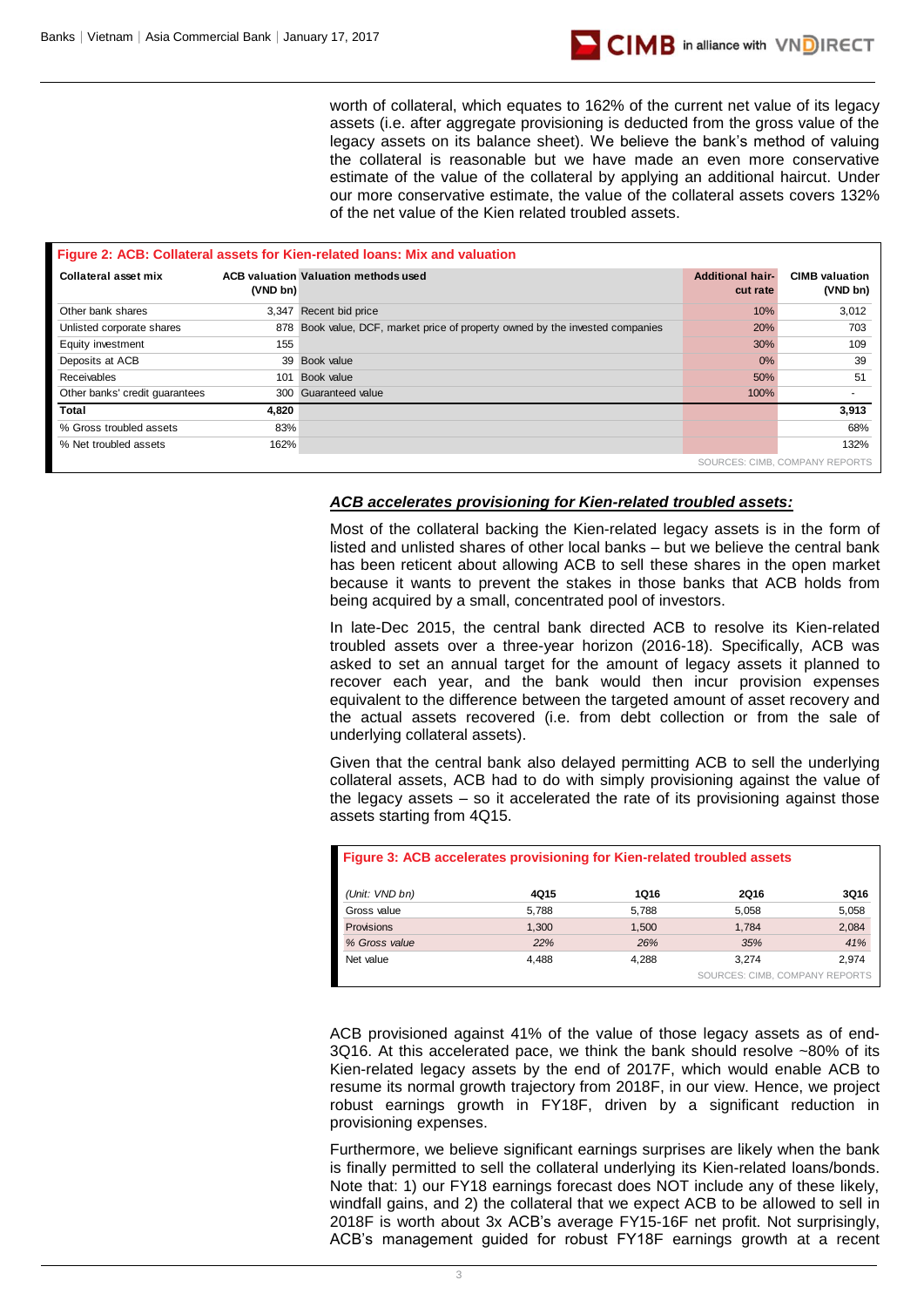

analyst meeting and also mentioned the possibility of higher cash dividends next year.

## **FY17 forecasts: clean-up enters final phase**

We expect ACB's pretax and net profits to grow 20% in FY17F (and 17% yoy in FY16F), assuming that: 1) the bank continues to provisioning against its legacy troubled assets at an accelerated pace, and 2) the collateral assets underlying ACB's Kien related bad debts will not be sold in FY17.

We expect ACB to earn VND1,428bn (US\$64m) in FY17F, based on the following key assumptions:

 **NII growth of 15%**, driven by 19% yoy loan growth and a 330bp NIM (nearly unchanged from FY16F).

ACB's banking model is focused on retail and SME borrowers (~90% of its total loan book) so, barring any systemic macro shocks, ACB should easily be able to grow its loan book by 19% next year, in our view. Furthermore, we believe the bank's focus on retail and SME lending means that its 330bp NIM is sustainable (ACB charges a 400bp+ spread on many retail products, including mortgages).

The bank's healthy funding structure (i.e. heavy reliance on customer deposits, rather than interbank loans), and ample liquidity (i.e. sub-80% LDR) are both underpinned by its retail deposit franchise strength, while its healthy CAR (above 12%) looks set to be bolstered by the sale of treasury shares and by the issuance of Tier-2 capital, in our view. All of these positive attributes support ACB's balance sheet expansion and loan growth, and we believe that ACB, (along with a few other local banks like Military Bank) will be encouraged by the SBV to grow its loan book at a faster pace than the rest of the sector next year.

Further to that last point, at the beginning of FY16, ACB received an 18% credit growth quota from the central bank (in line with the sector-wide target) but, by September, the bank had exhausted its quota so the central bank raised ACB's credit growth allowance to 21% in FY16.

**Pro-forma non-NII growth of 10%**, attributable to: 1) 15% yoy fee income growth, 2) 7% yoy growth in forex-trading revenues, and 3) negligible growth in other sources of non-net interest income, including securities trading and investments income, and 'other income' (i.e. one-off gains from selling collateral assets or provision write-backs).

*Note that provisions against Kien-related corporate bonds depressed ACB's 'income from securities trading and investment', which is a non-NII item, but our pro-forma adjustment recasts these expenses as a component of what we call the bank's 'total credit provision expenses'.*

Upside to our non-NII forecast may come from:

- 1) Higher fee incomes and securities-trading income. The bank's management set initial ~25% growth targets for each of these businesses in its draft FY17 business plan. If Vietnam's interest rate environment remains as favourable in 2017 as it has been in 2016 (which we believe is likely), there is a good chance that banks like ACB that have highly capable treasury desks will earn good profits from trading Vietnamese government bonds (VGBs).
- 2) Higher-than-expected 'Other income', if the central bank allows ACB to sell off part of the collateral assets underlying Kien-related loans and/or the Vietnam Asset Management Company (VAMC) begins fulfilling its intended bad-debt recovery role in the clean-up of Vietnam's banking system. Either could result in significant provision write-backs for ACB (the bank transferred about VND1,900bn/US\$85m, or ~1.2% of its total loan book, worth of NPLs to the VAMC).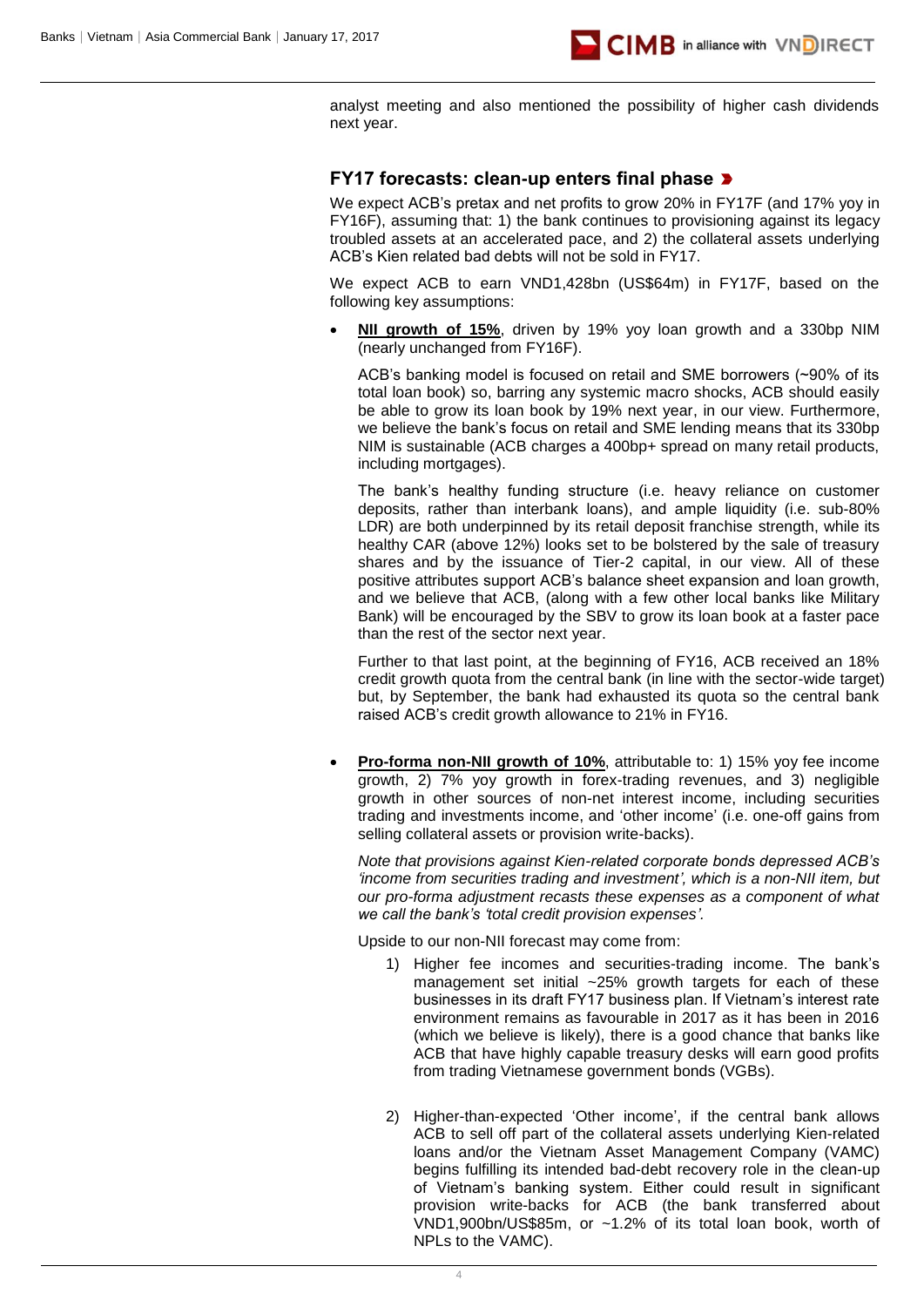

 **Operating expense growth of 10.7%** and a fall in the bank's pro-forma CIR from an expected 56.5% in FY16F to 53.5% in FY17F (as mentioned above, we made a small pro-forma adjustment to the bank's operating income because the provisions ACB will make against its Kien-related bonds will reduce its 'income from securities trading & investment', which is an operating income item).

Management continues to target a sub-50% CIR and we believe ACB's leaders are managing the business in a cost efficient manner and prioritise efficiency, but the bank needs to raise salaries this year to stay competitive in attracting and retaining high quality staff, in our view. Also, the bank needs to make some IT investments in order to comply with Basel II, and will incur expenses to boost its retail business. We expect all of this will drive opex growth.

 **Total provision expense growth of 30%**, which equates to a total creditcost rate of ~1.4% vs. 1.3% in FY16F and FY15. Our FY17F 'total provision expense' estimate includes the following components: i) 20% mandatory provisioning against the VND1,883bn of NPLs that ACB transferred to the VAMC, ii) provisioning against Kien-related troubled assets (30% provisioning against the VND5,058bn gross value of those assets), and iii) a 0.3% credit cost rate against ordinary loans held on ACB's balance sheet.

We are aware that a 0.3% credit-cost rate against ACB's loan book appears low, but ACB typically incurred comparable levels of provisioning in the years before its Kien-related issues arose in 2012, and we believe the bank's good asset quality (1.1% NPL ratio, 100% loan loss coverage ratio at end-3Q16) gives ACB room to prioritise provisioning against its legacy assets and delivering decent earnings growth to shareholders. That said, we do expect the bank to lift its credit cost rates against loans held on its balance sheet after 2017F, in order to continue building up loan loss coverage.

## **Manageable recapitalisation requirements for Basel II**

The State Bank of Vietnam (SBV) selected ACB and nine other Vietnamese banks to implement Basel II by the end of 2018, so local banks are under pressure to recapitalise. We estimate that ACB will need to raise VND4,000bn-5,500bn (US\$180m-240m) of new capital corresponding to the assumption that the bank's risk weighted assets will increase by 40-50% under Basel II (and based on the bank's capital adequacy position at end-3Q16).

ACB is planning to bolster its capital base (in order to prepare for Basel II) by: 1) issuing additional VND4,000bn long-term bonds by end-1H17F (which it made some progress towards in 2H16), and 2) selling treasury shares (~66.6m shares valued at VND1,265bn at current market price). The bank's management said it currently has no plans to raise additional Tier-1, capital and we note that proceeds from the sale of the collateral assets underlying Kien-related loans would also boost ACB's capital base. For these reasons, we believe ACB can manage its pressure to recapitalise well and can avoid having to raise new Tier-1 capital in FY17-18F, which will support a recovery in its ROE, and mitigate the risk of EPS dilution.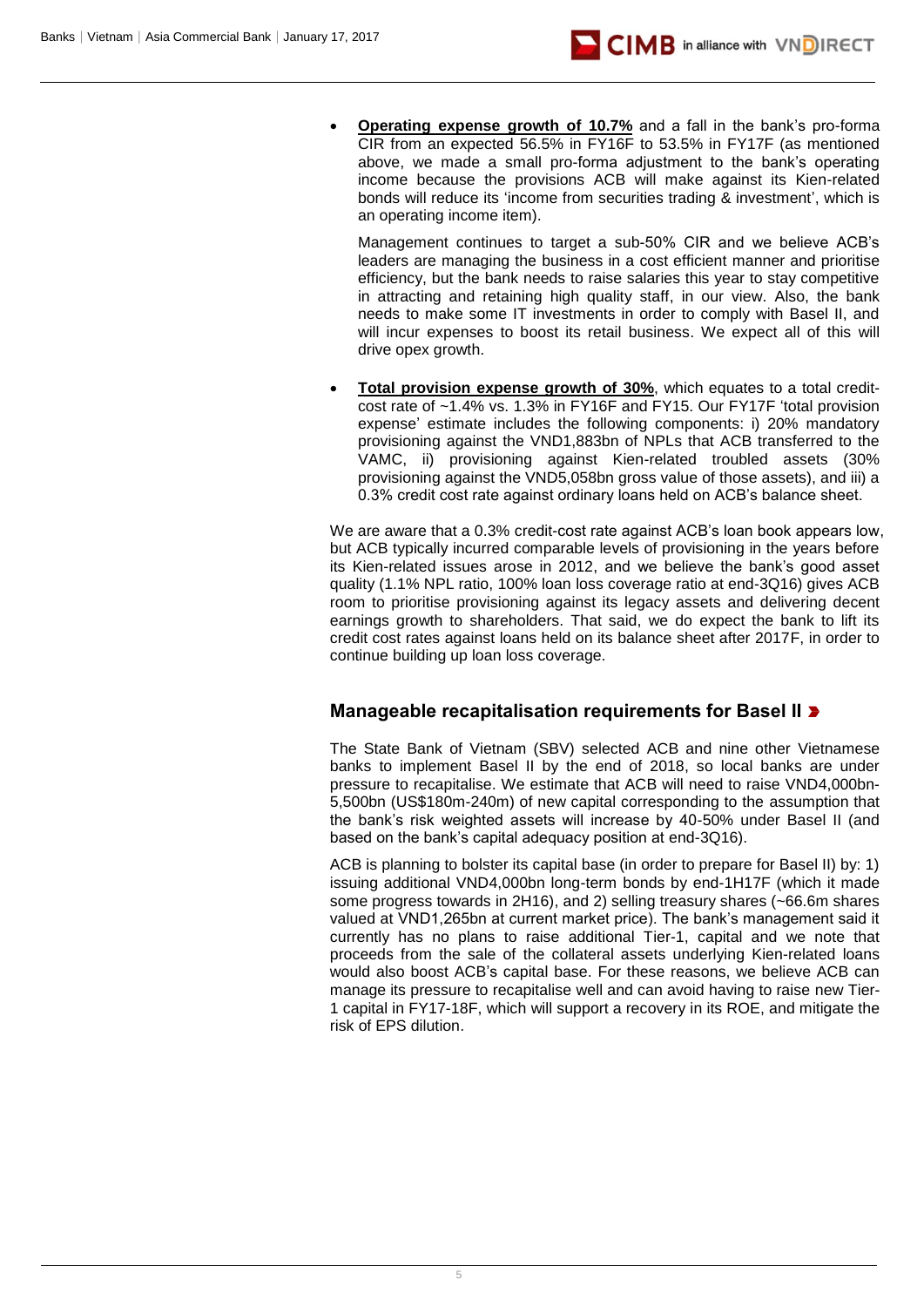

## **BY THE NUMBERS**



## **Profit & Loss**

| (VNDb)                                   | Dec-14A | Dec-15A | Dec-16F  | Dec-17F  | Dec-18F  |
|------------------------------------------|---------|---------|----------|----------|----------|
| Net Interest Income                      | 4,766   | 5,884   | 6,589    | 7,586    | 8,647    |
| Total Non-Interest Income                | 1,153   | 337     | 1,181    | 1,496    | 1,611    |
| <b>Operating Revenue</b>                 | 5,919   | 6,220   | 7,770    | 9,082    | 10,258   |
| <b>Total Non-Interest Expenses</b>       | (3,824) | (4,022) | (4, 392) | (4,862)  | (5, 516) |
| <b>Pre-provision Operating Profit</b>    | 2,095   | 2,199   | 3,377    | 4,220    | 4,742    |
| <b>Total Provision Charges</b>           | (977)   | (884)   | (1, 872) | (2, 435) | (2, 225) |
| <b>Operating Profit After Provisions</b> | 1,117   | 1,314   | 1,505    | 1,785    | 2,518    |
| Pretax Income/(Loss) from Assoc.         | 0       | o       | $\Omega$ | 0        | $\Omega$ |
| <b>Operating EBIT (incl Associates)</b>  | 1,117   | 1,314   | 1,505    | 1,785    | 2,518    |
| Non-Operating Income/(Expense)           | 0       | 0       | 0        | 0        | $\Omega$ |
| Profit Before Tax (pre-El)               | 1,117   | 1,314   | 1,505    | 1,785    | 2,518    |
| <b>Exceptional Items</b>                 | 0       | 0       | 0        | 0        | 0        |
| <b>Pre-tax Profit</b>                    | 1,117   | 1,314   | 1,505    | 1,785    | 2,518    |
| Taxation                                 | (264)   | (286)   | (301)    | (357)    | (504)    |
| Consolidation Adjustments & Others       |         |         |          |          |          |
| Exceptional Income - post-tax            |         |         |          |          |          |
| <b>Profit After Tax</b>                  | 854     | 1,028   | 1,204    | 1,428    | 2,014    |
| <b>Minority Interests</b>                | 0       | 0       | $\Omega$ | $\Omega$ | $\Omega$ |
| Pref. & Special Div                      | 0       | 0       | $\Omega$ | $\Omega$ | $\Omega$ |
| FX And Other Adj.                        | 0       | 0       | $\Omega$ | 0        | $\Omega$ |
| <b>Net Profit</b>                        | 854     | 1,028   | 1,204    | 1,428    | 2,014    |
| <b>Recurring Net Profit</b>              | 854     | 1,028   | 1,204    | 1,428    | 2,014    |

#### **Balance Sheet Employment**

|                                  | Dec-14A | Dec-15A | Dec-16F | Dec-17F | Dec-18F |
|----------------------------------|---------|---------|---------|---------|---------|
| Gross Loans/Cust Deposits        | 75.2%   | 76.6%   | 78.5%   | 79.0%   | 79.8%   |
| Avg Loans/Avg Deposits           | 76.4%   | 76.0%   | 77.6%   | 78.7%   | 79.4%   |
| Avg Liquid Assets/Avg Assets     | 27.7%   | 27.9%   | 26.0%   | 23.8%   | 22.7%   |
| Avg Liquid Assets/Avg IEAs       | 30.5%   | 30.3%   | 27.8%   | 25.4%   | 24.2%   |
| Net Cust Loans/Assets            | 63.9%   | 65.8%   | 69.2%   | 69.9%   | 71.1%   |
| Net Cust Loans/Broad Deposits    | 71.4%   | 74.7%   | 76.2%   | 76.4%   | 77.2%   |
| Equity & Provns/Gross Cust Loans | 12.0%   | 10.7%   | 10.4%   | 10.3%   | 9.6%    |
| Asset Risk Weighting             | 57.3%   | 60.4%   | 74.6%   | 75.0%   | 76.0%   |
| Provision Charge/Avg Cust Loans  | 0.82%   | 0.60%   | 1.13%   | 1.27%   | 0.93%   |
| Provision Charge/Avg Assets      | 0.53%   | 0.40%   | 0.78%   | 0.90%   | 0.67%   |
| Total Write Offs/Average Assets  | 0.56%   | 0.46%   | 0.88%   | 0.99%   | 0.77%   |

SOURCE: CIMB RESEARCH, COMPANY DATA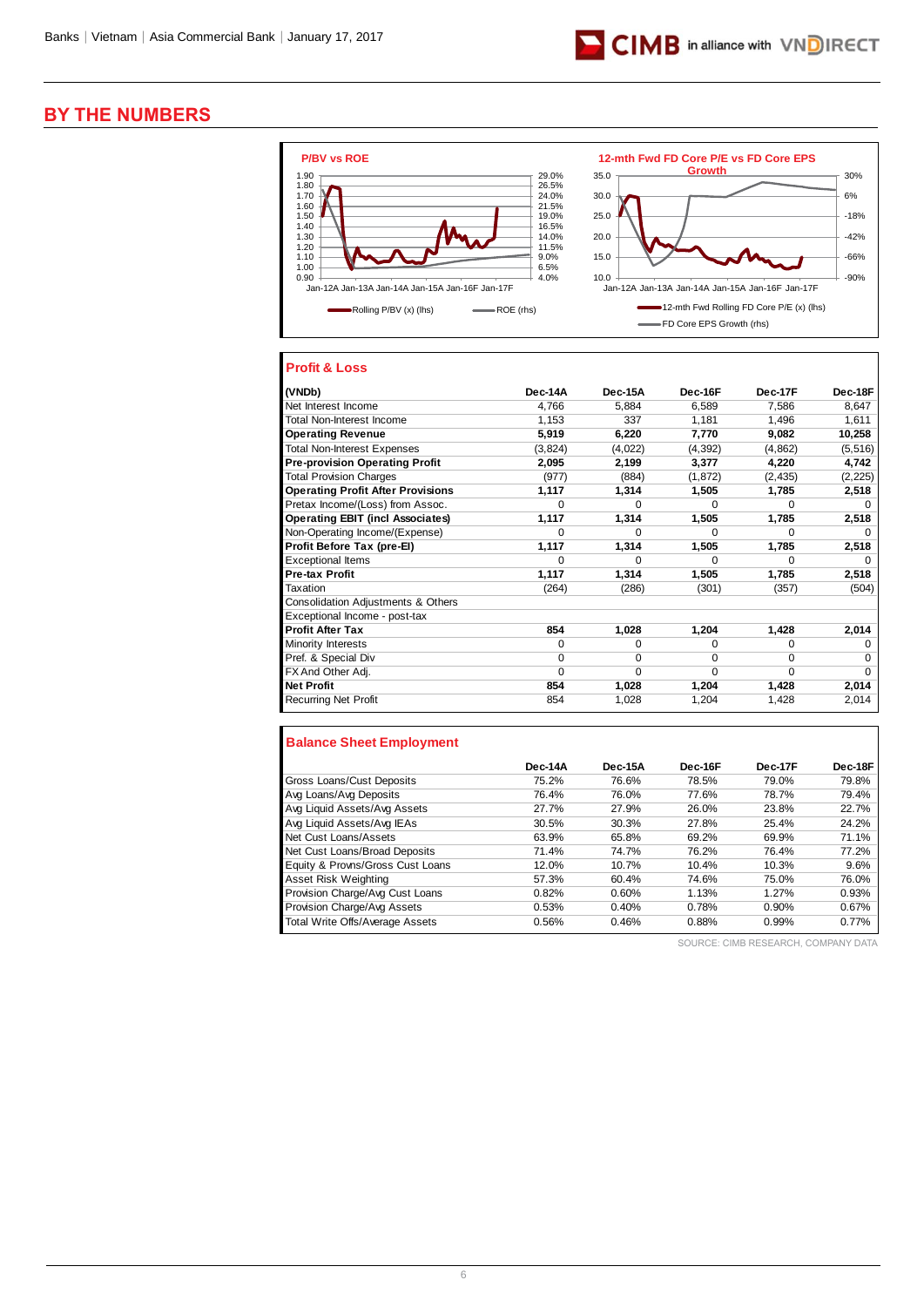

## **BY THE NUMBERS…** cont'd

| <b>Balance Sheet</b>                          |          |          |          |          |          |
|-----------------------------------------------|----------|----------|----------|----------|----------|
| (VNDb)                                        | Dec-14A  | Dec-15A  | Dec-16F  | Dec-17F  | Dec-18F  |
| <b>Total Gross Loans</b>                      | 120,883  | 144,154  | 169,150  | 200,522  | 240,114  |
| Liquid Assets & Invst. (Current)              | 39,677   | 38,679   | 38,679   | 42,547   | 46,802   |
| Other Int. Earning Assets                     | 3,358    | 4.609    | 4.049    | 4.786    | 5,685    |
| <b>Total Gross Int. Earning Assets</b>        | 163,918  | 187,442  | 211,878  | 247,855  | 292,601  |
| <b>Total Provisions/Loan Loss Reserve</b>     | (1,579)  | (1, 541) | (2,535)  | (4, 100) | (5, 285) |
| <b>Total Net Interest Earning Assets</b>      | 162,339  | 185.901  | 209,343  | 243,755  | 287,316  |
| <b>Intangible Assets</b>                      | 420      | 425      | 570      | 758      | 905      |
| Other Non-Interest Earning Assets             | 14,355   | 12,325   | 14,203   | 16,893   | 20,235   |
| <b>Total Non-Interest Earning Assets</b>      | 14,775   | 12,750   | 14,774   | 17,652   | 21,140   |
| <b>Cash And Marketable Securities</b>         | 2,496    | 2,806    | 1,648    | 3,253    | 2,907    |
| Long-term Investments                         | $\Omega$ | $\Omega$ | 0        | 0        | $\Omega$ |
| <b>Total Assets</b>                           | 179,610  | 201,457  | 225,765  | 264.659  | 311,363  |
| <b>Customer Interest-Bearing Liabilities</b>  | 154.614  | 174.919  | 202,452  | 239.307  | 284,275  |
| <b>Bank Deposits</b>                          | 6,145    | 2.433    | 2.727    | 2.727    | 2,727    |
| Interest Bearing Liabilities: Others          | 3,266    | 8,416    | 3.237    | 3,237    | 3,237    |
| <b>Total Interest-Bearing Liabilities</b>     | 164,025  | 185,768  | 208,415  | 245.270  | 290,239  |
| Bank's Liabilities Under Acceptances          | 0        | 0        | 0        | 0        | $\Omega$ |
| <b>Total Non-Interest Bearing Liabilities</b> | 3,187    | 2,901    | 3,358    | 3,969    | 4,715    |
| <b>Total Liabilities</b>                      | 167,212  | 188,669  | 211,774  | 249,240  | 294,954  |
| <b>Shareholders' Equity</b>                   | 12,397   | 12,788   | 13,991   | 15,420   | 16,409   |
| Minority Interests                            | $\Omega$ | $\Omega$ | $\Omega$ | $\Omega$ | $\Omega$ |
| <b>Total Equity</b>                           | 12,397   | 12,788   | 13,991   | 15,420   | 16,409   |

## **Key Ratios**

|                                          | Dec-14A | Dec-15A | Dec-16F   | Dec-17F   | Dec-18F |
|------------------------------------------|---------|---------|-----------|-----------|---------|
| Total Income Growth                      | 4.8%    | 5.1%    | 24.9%     | 16.9%     | 12.9%   |
| <b>Operating Profit Growth</b>           | 10.8%   | 5.0%    | 53.6%     | 25.0%     | 12.4%   |
| Pretax Profit Growth                     | 7.9%    | 17.6%   | 14.5%     | 18.6%     | 41.0%   |
| Net Interest To Total Income             | 80.5%   | 94.6%   | 84.8%     | 83.5%     | 84.3%   |
| Cost Of Funds                            | 5.67%   | 4.69%   | 5.27%     | 5.27%     | 5.35%   |
| Return On Interest Earning Assets        | 8.70%   | 8.02%   | 8.50%     | 8.50%     | 8.50%   |
| Net Interest Spread                      | 3.04%   | 3.33%   | 3.23%     | 3.23%     | 3.15%   |
| Net Interest Margin (Avg Deposits)       | 3.26%   | 3.57%   | 3.49%     | 3.43%     | 3.30%   |
| Net Interest Margin (Avg RWA)            | 4.72%   | 5.24%   | 4.54%     | 4.14%     | 3.97%   |
| Provisions to Pre Prov. Operating Profit | 46.7%   | 40.2%   | 55.4%     | 57.7%     | 46.9%   |
| Interest Return On Average Assets        | 2.75%   | 3.09%   | 3.08%     | 3.09%     | 3.00%   |
| <b>Effective Tax Rate</b>                | 23.6%   | 21.8%   | 20.0%     | 20.0%     | 20.0%   |
| Net Dividend Payout Ratio                | 74.6%   | 61.0%   | <b>NA</b> | <b>NA</b> | 50.9%   |
| Return On Average Assets                 | 0.49%   | 0.54%   | 0.56%     | 0.58%     | 0.70%   |

#### **Key Drivers**

|                                | Dec-14A | Dec-15A  | Dec-16F | Dec-17F | Dec-18F |
|--------------------------------|---------|----------|---------|---------|---------|
| Loan Growth (%)                | 8.5%    | 15.2%    | 18.5%   | 19.0%   | 20.0%   |
| Net Interest Margin (%)        | 3.0%    | 3.3%     | 3.3%    | 3.3%    | 3.2%    |
| Non Interest Income Growth (%) | $-8.7%$ | $-70.8%$ | 250.7%  | 26.7%   | 7.6%    |
| Cost-income Ratio (%)          | 64.6%   | 64.7%    | 56.5%   | 53.5%   | 53.8%   |
| Net NPL Ratio (%)              | 1.6%    | 0.9%     | 0.6%    | 0.3%    | 0.4%    |
| Loan Loss Reserve (%)          | 62.3%   | 87.0%    | 106.4%  | 144.6%  | 155.3%  |
| GP Ratio (%)                   | 0.7%    | 0.7%     | 0.8%    | 0.8%    | 0.8%    |
| Tier 1 Ratio (%)               | 11.2%   | 10.3%    | 8.2%    | 7.7%    | 6.8%    |
| Total CAR (%)                  | 14.1%   | 12.8%    | 10.0%   | 9.2%    | 8.1%    |
| Deposit Growth (%)             | 11.9%   | 13.1%    | 15.7%   | 18.2%   | 18.8%   |
| Loan-deposit Ratio (%)         | 74.2%   | 75.7%    | 77.2%   | 77.3%   | 77.9%   |
| Gross NPL Ratio (%)            | 2.2%    | 1.3%     | 1.5%    | 1.5%    | 1.5%    |
| Fee Income Growth (%)          | $-9.9%$ | 7.3%     | 8.1%    | 15.0%   | 15.8%   |

SOURCE: CIMB RESEARCH, COMPANY DATA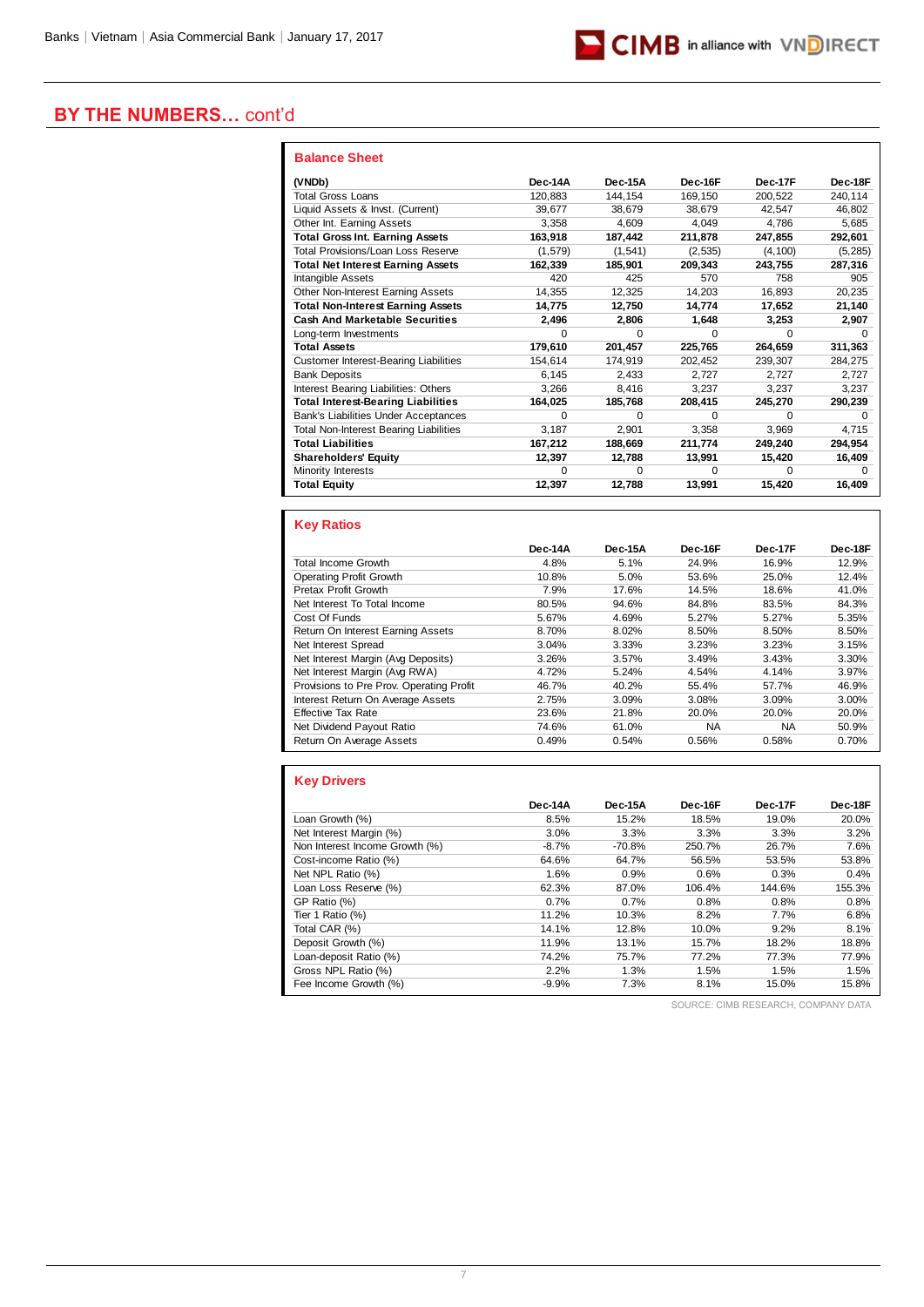

#### **DISCLAIMER** #01

The content of this report (including the views and opinions expressed therein, and the information comprised therein) has been prepared by and belongs to CIMB and is distributed by CIMB.

This report is not directed to, or intended for distribution to or use by, any person or entity who is a citizen or resident of or located in any locality, state, country or other jurisdiction where such distribution, publication, availability or use would be contrary to law or regulation.

By accepting this report, the recipient hereof represents and warrants that he is entitled to receive such report in accordance with the restrictions set forth below and agrees to be bound by the limitations contained herein (including the "Restrictions on Distributions" set out below). Any failure to comply with these limitations may constitute a violation of law. This publication is being supplied to you strictly on the basis that it will remain confidential. No part of this report may be (i) copied, photocopied, duplicated, stored or reproduced in any form by any means or (ii) redistributed or passed on, directly or indirectly, to any other person in whole or in part, for any purpose without the prior written consent of CIMB. The information contained in this research report is prepared from data believed to be correct and reliable at the time of issue of this report. CIMB may or may not issue regular reports on the subject matter of this report at any frequency and may cease to do so or change the periodicity of reports at any time. CIMB is under no obligation to update this report in the event of a material change to the information contained in this report. CIMB has no, and will not accept any, obligation to (i) check or ensure that the contents of this report remain current, reliable or relevant, (ii) ensure that the content of this report constitutes all the information a prospective investor may require, (iii) ensure the adequacy, accuracy, completeness, reliability or fairness of any views, opinions and information, and accordingly, CIMB, or any of their respective affiliates, or its related persons (and their respective directors, associates, connected persons and/or employees) shall not be liable in any manner whatsoever for any consequences (including but not limited to any direct, indirect or consequential losses, loss of profits and damages) of any reliance thereon or usage thereof. In particular, CIMB disclaims all responsibility and liability for the views and opinions set out in this report.

Unless otherwise specified, this report is based upon sources which CIMB considers to be reasonable. Such sources will, unless otherwise specified, for market data, be market data and prices available from the main stock exchange or market where the relevant security is listed, or, where appropriate, any other market. Information on the accounts and business of company(ies) will generally be based on published statements of the company(ies), information disseminated by regulatory information services, other publicly available information and information resulting from our research.

Whilst every effort is made to ensure that statements of facts made in this report are accurate, all estimates, projections, forecasts, expressions of opinion and other subjective judgments contained in this report are based on assumptions considered to be reasonable as of the date of the document in which they are contained and must not be construed as a representation that the matters referred to therein will occur. Past performance is not a reliable indicator of future performance. The value of investments may go down as well as up and those investing may, depending on the investments in question, lose more than the initial investment. No report shall constitute an offer or an invitation by or on behalf of CIMB or its affiliates to any person to buy or sell any investments.

CIMB, its affiliates and related companies, their directors, associates, connected parties and/or employees may own or have positions in securities of the company(ies) covered in this research report or any securities related thereto and may from time to time add to or dispose of, or may be materially interested in, any such securities. Further, CIMB, its affiliates and its related companies do and seek to do business with the company(ies) covered in this research report and may from time to time act as market maker or have assumed an underwriting commitment in securities of such company(ies), may sell them to or buy them from customers on a principal basis and may also perform or seek to perform significant investment banking, advisory, underwriting or placement services for or relating to such company(ies) as well as solicit such investment, advisory or other services from any entity mentioned in this report.

CIMB or its affiliates may enter into an agreement with the company(ies) covered in this report relating to the production of research reports. CIMB may disclose the contents of this report to the company(ies) covered by it and may have amended the contents of this report following such disclosure.

The analyst responsible for the production of this report hereby certifies that the views expressed herein accurately and exclusively reflect his or her personal views and opinions about any and all of the issuers or securities analysed in this report and were prepared independently and autonomously. No part of the compensation of the analyst(s) was, is, or will be directly or indirectly related to the inclusion of specific recommendations(s) or view(s) in this report. CIMB prohibits the analyst(s) who prepared this research report from receiving any compensation, incentive or bonus based on specific investment banking transactions or for providing a specific recommendation for, or view of, a particular company. Information barriers and other arrangements may be established where necessary to prevent conflicts of interests arising. However, the analyst(s) may receive compensation that is based on his/their coverage of company(ies) in the performance of his/their duties or the performance of his/their recommendations and the research personnel involved in the preparation of this report may also participate in the solicitation of the businesses as described above. In reviewing this research report, an investor should be aware that any or all of the foregoing, among other things, may give rise to real or potential conflicts of interest. Additional information is, subject to the duties of confidentiality, available on request.

Reports relating to a specific geographical area are produced by the corresponding CIMB entity as listed in the table below. The term "CIMB" shall denote, where appropriate, the relevant entity distributing or disseminating the report in the particular jurisdiction referenced below, or, in every other case, CIMB Group Holdings Berhad ("**CIMBGH**") and its affiliates, subsidiaries and related companies.

| Country     | <b>CIMB Entity</b>                            | <b>Regulated by</b>                                             |
|-------------|-----------------------------------------------|-----------------------------------------------------------------|
| Hong Kong   | <b>CIMB Securities Limited</b>                | Securities and Futures Commission Hong Kong                     |
| India       | CIMB Securities (India) Private Limited       | Securities and Exchange Board of India (SEBI)                   |
| Indonesia   | PT CIMB Securities Indonesia                  | Financial Services Authority of Indonesia                       |
| Malaysia    | CIMB Investment Bank Berhad                   | Securities Commission Malaysia                                  |
| Singapore   | CIMB Research Pte. Ltd.                       | Monetary Authority of Singapore                                 |
| South Korea | CIMB Securities Limited, Korea Branch         | Financial Services Commission and Financial Supervisory Service |
| Taiwan      | <b>CIMB Securities Limited, Taiwan Branch</b> | <b>Financial Supervisory Commission</b>                         |
| Thailand    | CIMB Securities (Thailand) Co. Ltd.           | Securities and Exchange Commission Thailand                     |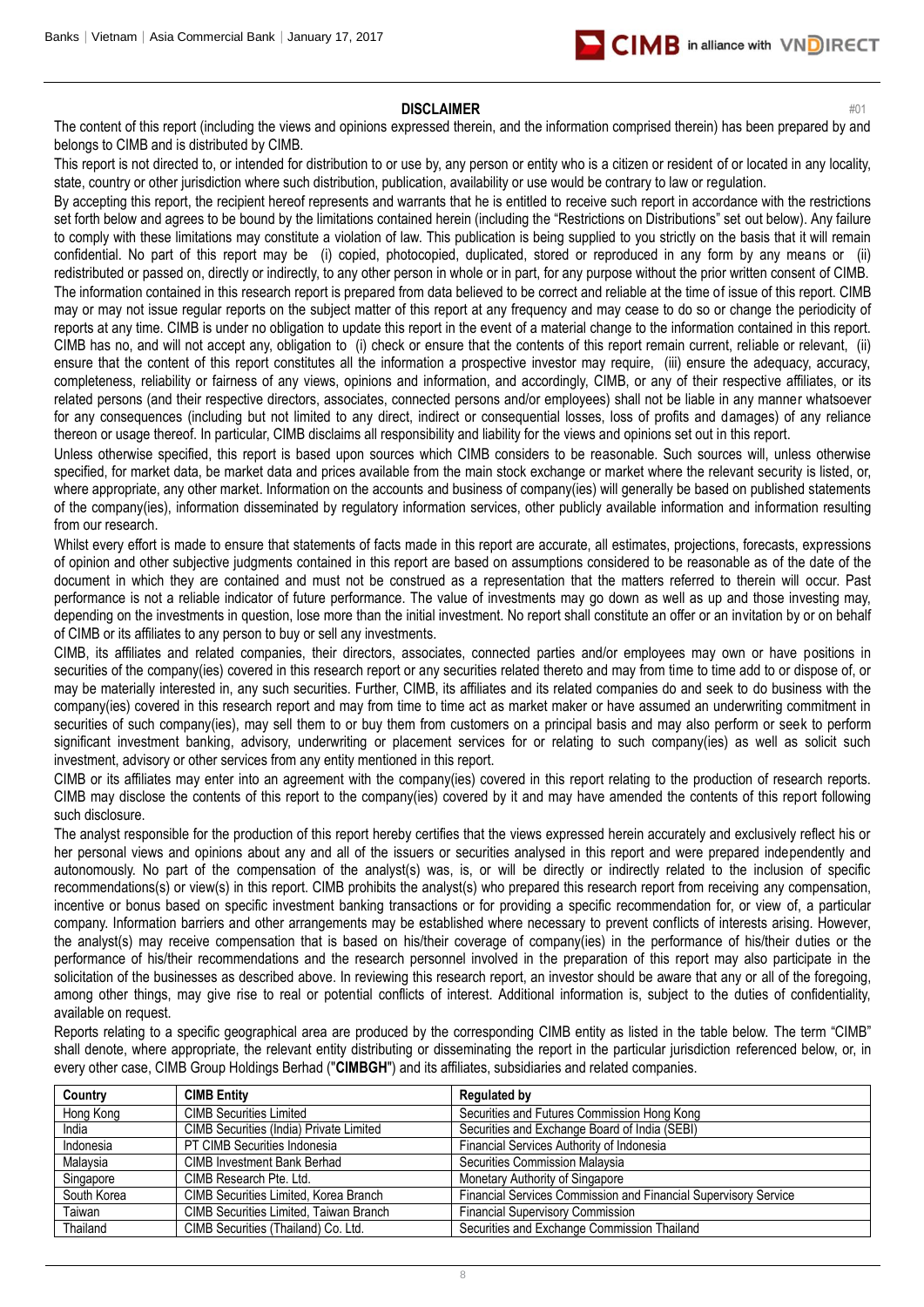

(i) As of January 16, 2017 CIMB has a proprietary position in the securities (which may include but not limited to shares, warrants, call warrants and/or any other derivatives) in the following company or companies covered or recommended in this report:

(a) -

(ii) As of January 17, 2017, the analyst(s) who prepared this report, and the associate(s), has / have an interest in the securities (which may include but not limited to shares, warrants, call warrants and/or any other derivatives) in the following company or companies covered or recommended in this report:

(a) -

This report does not purport to contain all the information that a prospective investor may require. CIMB or any of its affiliates does not make any guarantee, representation or warranty, express or implied, as to the adequacy, accuracy, completeness, reliability or fairness of any such information and opinion contained in this report. Neither CIMB nor any of its affiliates nor its related persons shall be liable in any manner whatsoever for any consequences (including but not limited to any direct, indirect or consequential losses, loss of profits and damages) of any reliance thereon or usage thereof.

This report is general in nature and has been prepared for information purposes only. It is intended for circulation amongst CIMB and its affiliates' clients generally and does not have regard to the specific investment objectives, financial situation and the particular needs of any specific person who may receive this report. The information and opinions in this report are not and should not be construed or considered as an offer, recommendation or solicitation to buy or sell the subject securities, related investments or other financial instruments or any derivative instrument, or any rights pertaining thereto.

Investors are advised to make their own independent evaluation of the information contained in this research report, consider their own individual investment objectives, financial situation and particular needs and consult their own professional and financial advisers as to the legal, business, financial, tax and other aspects before participating in any transaction in respect of the securities of company(ies) covered in this research report. The securities of such company(ies) may not be eligible for sale in all jurisdictions or to all categories of investors.

**Australia:** Despite anything in this report to the contrary, this research is provided in Australia by CIMB Securities (Singapore) Pte. Ltd. and CIMB Securities Limited. This research is only available in Australia to persons who are "wholesale clients" (within the meaning of the Corporations Act 2001 (Cth) and is supplied solely for the use of such wholesale clients and shall not be distributed or passed on to any other person. You represent and warrant that if you are in Australia, you are a "wholesale client". This research is of a general nature only and has been prepared without taking into account the objectives, financial situation or needs of the individual recipient. CIMB Securities (Singapore) Pte. Ltd. and CIMB Securities Limited do not hold, and are not required to hold an Australian financial services licence. CIMB Securities (Singapore) Pte. Ltd. and CIMB Securities Limited rely on "passporting" exemptions for entities appropriately licensed by the Monetary Authority of Singapore (under ASIC Class Order 03/1102) and the Securities and Futures Commission in Hong Kong (under ASIC Class Order 03/1103).

**Canada:** This research report has not been prepared in accordance with the disclosure requirements of Dealer Member Rule 3400 – Research Restrictions and Disclosure Requirements of the Investment Industry Regulatory Organization of Canada. For any research report distributed by CIBC, further disclosures related to CIBC conflicts of interest can be found at https://researchcentral.cibcwm.com .

**China:** For the purpose of this report, the People's Republic of China ("PRC") does not include the Hong Kong Special Administrative Region, the Macau Special Administrative Region or Taiwan. The distributor of this report has not been approved or licensed by the China Securities Regulatory Commission or any other relevant regulatory authority or governmental agency in the PRC. This report contains only marketing information. The distribution of this report is not an offer to buy or sell to any person within or outside PRC or a solicitation to any person within or outside of PRC to buy or sell any instruments described herein. This report is being issued outside the PRC to a limited number of institutional investors and may not be provided to any person other than the original recipient and may not be reproduced or used for any other purpose.

**France:** Only qualified investors within the meaning of French law shall have access to this report. This report shall not be considered as an offer to subscribe to, or used in connection with, any offer for subscription or sale or marketing or direct or indirect distribution of financial instruments and it is not intended as a solicitation for the purchase of any financial instrument.

**Germany:** This report is only directed at persons who are professional investors as defined in sec 31a(2) of the German Securities Trading Act (WpHG). This publication constitutes research of a non-binding nature on the market situation and the investment instruments cited here at the time of the publication of the information.

The current prices/yields in this issue are based upon closing prices from Bloomberg as of the day preceding publication. Please note that neither the German Federal Financial Supervisory Agency (BaFin), nor any other supervisory authority exercises any control over the content of this report.

**Hong Kong:** This report is issued and distributed in Hong Kong by CIMB Securities Limited ("CHK") which is licensed in Hong Kong by the Securities and Futures Commission for Type 1 (dealing in securities), Type 4 (advising on securities) and Type 6 (advising on corporate finance) activities. Any investors wishing to purchase or otherwise deal in the securities covered in this report should contact the Head of Sales at CIMB Securities Limited. The views and opinions in this research report are our own as of the date hereof and are subject to change. If the Financial Services and Markets Act of the United Kingdom or the rules of the Financial Conduct Authority apply to a recipient, our obligations owed to such recipient therein are unaffected. CHK has no obligation to update its opinion or the information in this research report.

This publication is strictly confidential and is for private circulation only to clients of CHK.

CIMB Securities Limited does not make a market on the securities mentioned in the report.

**India:** This report is issued and distributed in India by CIMB Securities (India) Private Limited ("CIMB India") which is registered with SEBI as a stock-broker under the Securities and Exchange Board of India (Stock Brokers and Sub-Brokers) Regulations, 1992, the Securities and Exchange Board of India (Research Analyst) Regulations, 2014 (SEBI Registration Number INH000000669) and in accordance with the provisions of Regulation 4 (g) of the Securities and Exchange Board of India (Investment Advisers) Regulations, 2013, CIMB India is not required to seek registration with SEBI as an Investment Adviser.

The research analysts, strategists or economists principally responsible for the preparation of this research report are segregated from equity stock broking and merchant banking of CIMB India and they have received compensation based upon various factors, including quality, accuracy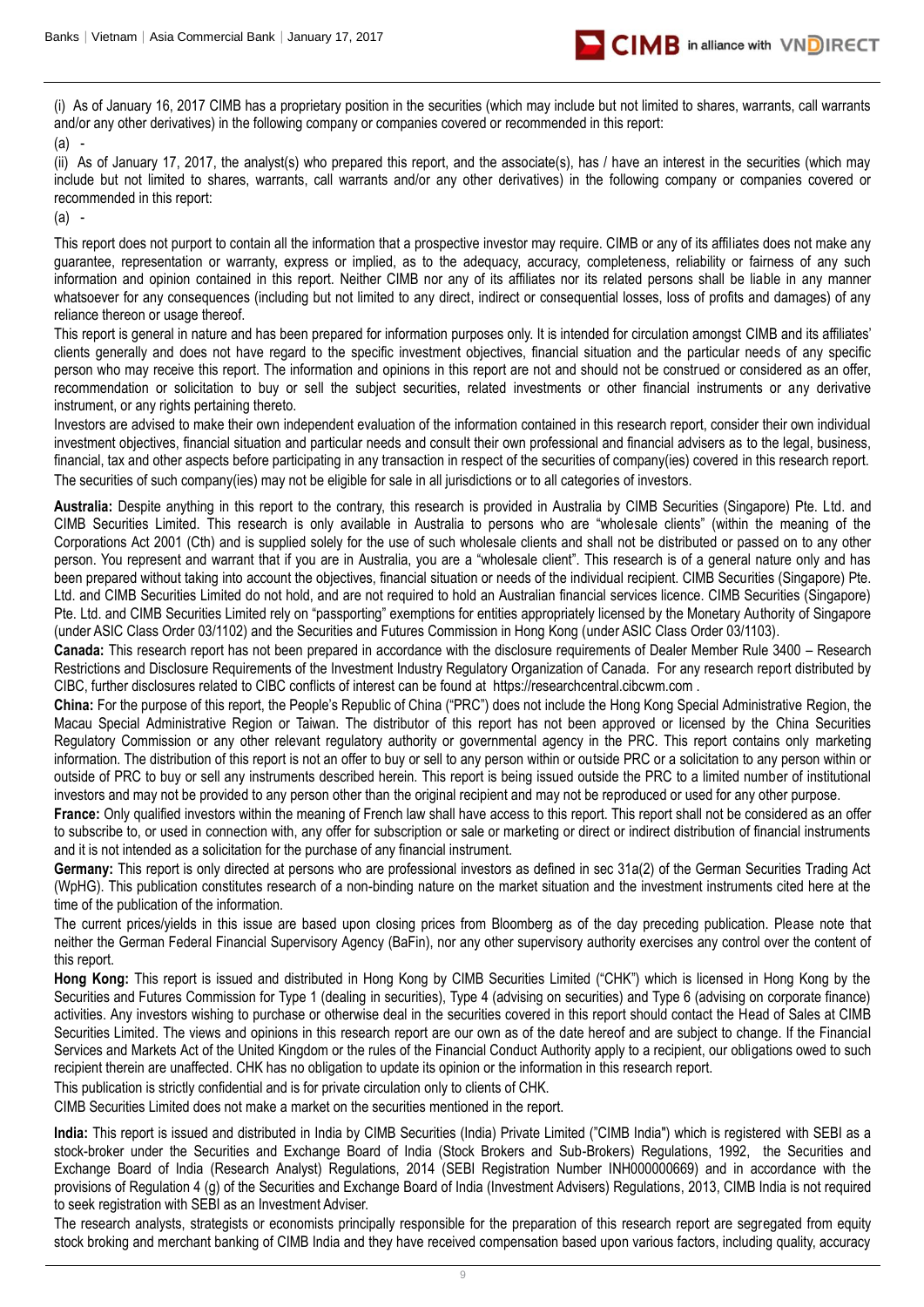

and value of research, firm profitability or revenues, client feedback and competitive factors. Research analysts', strategists' or economists' compensation is not linked to investment banking or capital markets transactions performed or proposed to be performed by CIMB India or its affiliates."

**Indonesia:** This report is issued and distributed by PT CIMB Securities Indonesia ("CIMBI"). The views and opinions in this research report are our own as of the date hereof and are subject to change. If the Financial Services and Markets Act of the United Kingdom or the rules of the Financial Conduct Authority apply to a recipient, our obligations owed to such recipient therein are unaffected. CIMBI has no obligation to update its opinion or the information in this research report. Neither this report nor any copy hereof may be distributed in Indonesia or to any Indonesian citizens wherever they are domiciled or to Indonesian residents except in compliance with applicable Indonesian capital market laws and regulations.

This research report is not an offer of securities in Indonesia. The securities referred to in this research report have not been registered with the Financial Services Authority (Otoritas Jasa Keuangan) pursuant to relevant capital market laws and regulations, and may not be offered or sold within the territory of the Republic of Indonesia or to Indonesian citizens through a public offering or in circumstances which constitute an offer within the meaning of the Indonesian capital market law and regulations.

**Ireland:** CIMB is not an investment firm authorised in the Republic of Ireland and no part of this document should be construed as CIMB acting as, or otherwise claiming or representing to be, an investment firm authorised in the Republic of Ireland.

**Malaysia:** This report is issued and distributed by CIMB Investment Bank Berhad ("CIMB") solely for the benefit of and for the exclusive use of our clients. If the Financial Services and Markets Act of the United Kingdom or the rules of the Financial Conduct Authority apply to a recipient, our obligations owed to such recipient therein are unaffected. CIMB has no obligation to update, revise or reaffirm its opinion or the information in this research reports after the date of this report.

**New Zealand:** In New Zealand, this report is for distribution only to persons who are wholesale clients pursuant to section 5C of the Financial Advisers Act 2008.

**Singapore:** This report is issued and distributed by CIMB Research Pte Ltd ("CIMBR"). CIMBR is a financial adviser licensed under the Financial Advisers Act, Cap 110 ("FAA") for advising on investment products, by issuing or promulgating research analyses or research reports, whether in electronic, print or other form. Accordingly CIMBR is a subject to the applicable rules under the FAA unless it is able to avail itself to any prescribed exemptions.

Recipients of this report are to contact CIMB Research Pte Ltd, 50 Raffles Place, #19-00 Singapore Land Tower, Singapore in respect of any matters arising from, or in connection with this report. CIMBR has no obligation to update its opinion or the information in this research report. This publication is strictly confidential and is for private circulation only. If you have not been sent this report by CIMBR directly, you may not rely, use or disclose to anyone else this report or its contents.

If the recipient of this research report is not an accredited investor, expert investor or institutional investor, CIMBR accepts legal responsibility for the contents of the report without any disclaimer limiting or otherwise curtailing such legal responsibility. If the recipient is an accredited investor, expert investor or institutional investor, the recipient is deemed to acknowledge that CIMBR is exempt from certain requirements under the FAA and its attendant regulations, and as such, is exempt from complying with the following :

(a) Section 25 of the FAA (obligation to disclose product information);

(b) Section 27 (duty not to make recommendation with respect to any investment product without having a reasonable basis where you may be reasonably expected to rely on the recommendation) of the FAA;

(c) MAS Notice on Information to Clients and Product Information Disclosure [Notice No. FAA-N03];

(d) MAS Notice on Recommendation on Investment Products [Notice No. FAA-N16];

(e) Section 36 (obligation on disclosure of interest in securities), and

(f) any other laws, regulations, notices, directive, guidelines, circulars and practice notes which are relates to the above, to the extent permitted by applicable laws, as may be amended from time to time, and any other laws, regulations, notices, directive, guidelines, circulars, and practice notes as we may notify you from time to time. In addition, the recipient who is an accredited investor, expert investor or institutional investor acknowledges that a CIMBR is exempt from Section 27 of the FAA, the recipient will also not be able to file a civil claim against CIMBR for any loss or damage arising from the recipient's reliance on any recommendation made by CIMBR which would otherwise be a right that is available to the recipient under Section 27 of the FAA, the recipient will also not be able to file a civil claim against CIMBR for any loss or damage arising from the recipient's reliance on any recommendation made by CIMBR which would otherwise be a right that is available to the recipient under Section 27 of the FAA.

CIMB Research Pte Ltd ("CIMBR"), its affiliates and related companies, their directors, associates, connected parties and/or employees may own or have positions in securities of the company(ies) covered in this research report or any securities related thereto and may from time to time add to or dispose of, or may be materially interested in, any such securities. Further, CIMBR, its affiliates and its related companies do and seek to do business with the company(ies) covered in this research report and may from time to time act as market maker or have assumed an underwriting commitment in securities of such company(ies), may sell them to or buy them from customers on a principal basis and may also perform or seek to perform significant investment banking, advisory, underwriting or placement services for or relating to such company(ies) as well as solicit such investment, advisory or other services from any entity mentioned in this report.

As of January 16, 2017, CIMBR does not have a proprietary position in the recommended securities in this report.

CIMB Securities Singapore Pte Ltd and/or CIMB Bank does not make a market on the securities mentioned in the report.

**South Korea:** This report is issued and distributed in South Korea by CIMB Securities Limited, Korea Branch ("CIMB Korea") which is licensed as a cash equity broker, and regulated by the Financial Services Commission and Financial Supervisory Service of Korea. In South Korea, this report is for distribution only to professional investors under Article 9(5) of the Financial Investment Services and Capital Market Act of Korea ("FSCMA").

**Spain:** This document is a research report and it is addressed to institutional investors only. The research report is of a general nature and not personalised and does not constitute investment advice so, as the case may be, the recipient must seek proper advice before adopting any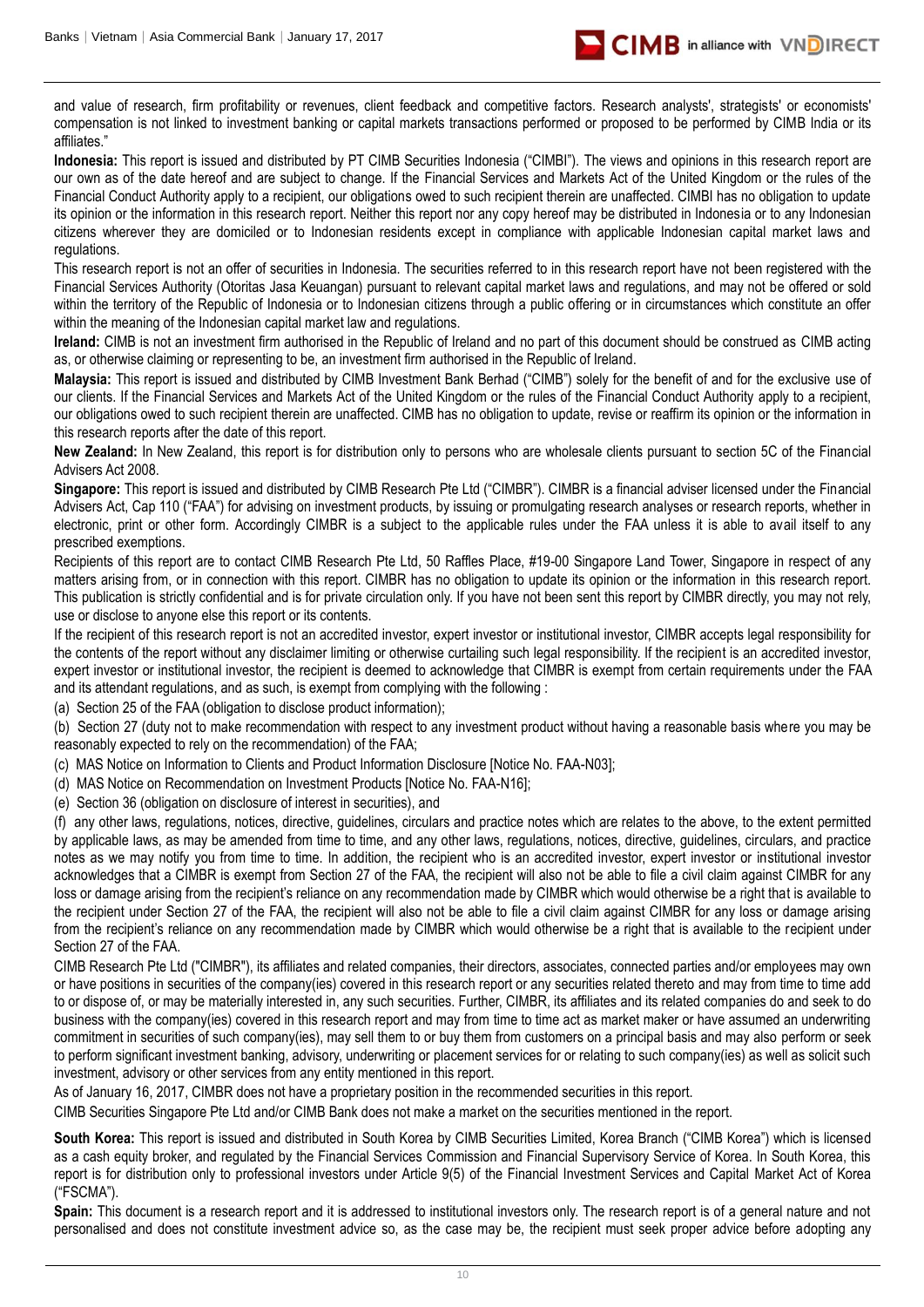

investment decision. This document does not constitute a public offering of securities.

CIMB is not registered with the Spanish Comision Nacional del Mercado de Valores to provide investment services.

**Sweden:** This report contains only marketing information and has not been approved by the Swedish Financial Supervisory Authority. The distribution of this report is not an offer to sell to any person in Sweden or a solicitation to any person in Sweden to buy any instruments described herein and may not be forwarded to the public in Sweden.

**Switzerland:** This report has not been prepared in accordance with the recognized self-regulatory minimal standards for research reports of banks issued by the Swiss Bankers' Association (Directives on the Independence of Financial Research).

**Taiwan:** This research report is not an offer or marketing of foreign securities in Taiwan. The securities as referred to in this research report have not been and will not be registered with the Financial Supervisory Commission of the Republic of China pursuant to relevant securities laws and regulations and may not be offered or sold within the Republic of China through a public offering or in circumstances which constitutes an offer or a placement within the meaning of the Securities and Exchange Law of the Republic of China that requires a registration or approval of the Financial Supervisory Commission of the Republic of China.

**Thailand:** This report is issued and distributed by CIMB Securities (Thailand) Company Limited ("CIMBS") based upon sources believed to be reliable (but their accuracy, completeness or correctness is not guaranteed). The statements or expressions of opinion herein were arrived at after due and careful consideration for use as information for investment. Such opinions are subject to change without notice and CIMBS has no obligation to update its opinion or the information in this research report.

If the Financial Services and Markets Act of the United Kingdom or the rules of the Financial Conduct Authority apply to a recipient, our obligations owed to such recipient are unaffected.

CIMB Securities (Thailand) Co., Ltd. may act or acts as Market Maker, and issuer and offerer of Derivative Warrants and Structured Note which may have the following securities as its underlying securities. Investors should carefully read and study the details of the derivative warrants in the prospectus before making investment decisions.

AAV, ADVANC, AMATA, AOT, AP, BA, BANPU, BBL, BCH, BCP, BDMS, BEAUTY, BEC, BEM, BH, BIG, BLA, BLAND, BTS, CBG, CENTEL, CHG, CK, CKP, COM7, CPALL, CPF, CPN, DELTA, DTAC, EGCO, EPG, GLOBAL, GLOW, GPSC, GUNKUL, HANA, HMPRO, ICHI, IFEC, INTUCH, IRPC, ITD, IVL, KAMART, KBANK, KCE, KKP, KTB, KTC, LH, LHBANK, LPN, MAJOR, MINT, MTLS, PLANB, PSH, PTG, PTT, PTTEP, PTTGC, QH, ROBINS, RS, S, SAMART, SAWAD, SCB, SCC, SCN, SGP, SIRI, SPALI, SPCG, SPRC, STEC, STPI, SUPER, TASCO, TCAP, THAI, THANI, THCOM, TISCO, TKN, TMB, TOP, TPIPL, TRUE, TTA, TTCL, TTW, TU, TVO, UNIQ, VGI, VIBHA, VNG, WHA.

#### **Corporate Governance Report:**

The disclosure of the survey result of the Thai Institute of Directors Association ("IOD") regarding corporate governance is made pursuant to the policy of the Office of the Securities and Exchange Commission. The survey of the IOD is based on the information of a company listed on the Stock Exchange of Thailand and the Market for Alternative Investment disclosed to the public and able to be accessed by a general public investor. The result, therefore, is from the perspective of a third party. It is not an evaluation of operation and is not based on inside information.

The survey result is as of the date appearing in the Corporate Governance Report of Thai Listed Companies. As a result, the survey result may be changed after that date. CIMBS does not confirm nor certify the accuracy of such survey result.

| Score<br>Range:     | 100<br>∩Ω<br>vv | n n<br>$\circ$<br>. ბ<br>υv | $\overline{\phantom{a}}$<br>$\rightarrow$ | $\overline{\phantom{a}}$<br>70 or<br><b>Below</b> | Result<br>N0<br>Survey |
|---------------------|-----------------|-----------------------------|-------------------------------------------|---------------------------------------------------|------------------------|
| <b>Description:</b> | :xcellen        | Good<br>Ver<br>আ            | Good                                      | N/A                                               |                        |

**United Arab Emirates:** The distributor of this report has not been approved or licensed by the UAE Central Bank or any other relevant licensing authorities or governmental agencies in the United Arab Emirates. This report is strictly private and confidential and has not been reviewed by, deposited or registered with UAE Central Bank or any other licensing authority or governmental agencies in the United Arab Emirates. This report is being issued outside the United Arab Emirates to a limited number of institutional investors and must not be provided to any person other than the original recipient and may not be reproduced or used for any other purpose. Further, the information contained in this report is not intended to lead to the sale of investments under any subscription agreement or the conclusion of any other contract of whatsoever nature within the territory of the United Arab Emirates.

**United Kingdom:** In the United Kingdom and European Economic Area, this report is being disseminated by CIMB Securities (UK) Limited ("CIMB UK"). CIMB UK is authorized and regulated by the Financial Conduct Authority and its registered office is at 27 Knightsbridge, London, SW1X7YB. Unless specified to the contrary, this report has been issued and approved for distribution in the U.K. and the EEA by CIMB UK. Investment research issued by CIMB UK has been prepared in accordance with CIMB Group's policies for managing conflicts of interest arising as a result of publication and distribution of investment research. This report is for distribution only to, and is solely directed at, selected persons on the basis that those persons: (a) are eligible counterparties and professional clients of CIMB UK; (b) have professional experience in matters relating to investments falling within Article 19(5) of the Financial Services and Markets Act 2000 (Financial Promotion) Order 2005 (as amended, the "Order"), (c) fall within Article 49(2)(a) to (d) ("high net worth companies, unincorporated associations etc") of the Order; (d) are outside the United Kingdom subject to relevant regulation in each jurisdiction, or (e) are persons to whom an invitation or inducement to engage in investment activity (within the meaning of section 21 of the Financial Services and Markets Act 2000) in connection with any investments to which this report relates may otherwise lawfully be communicated or caused to be communicated (all such persons together being referred to as "relevant persons"). This report is directed only at relevant persons and must not be acted on or relied on by persons who are not relevant persons. Any investment or investment activity to which this report relates is available only to relevant persons and will be engaged in only with relevant persons.

Where this report is labelled as non-independent, it does not provide an impartial or objective assessment of the subject matter and does not constitute independent "investment research" under the applicable rules of the Financial Conduct Authority in the UK. Consequently, any such non-independent report will not have been prepared in accordance with legal requirements designed to promote the independence of investment research and will not subject to any prohibition on dealing ahead of the dissemination of investment research. Any such non-independent report must be considered as a marketing communication.

**United States:** This research report is distributed in the United States of America by CIMB Securities (USA) Inc, a U.S. registered broker-dealer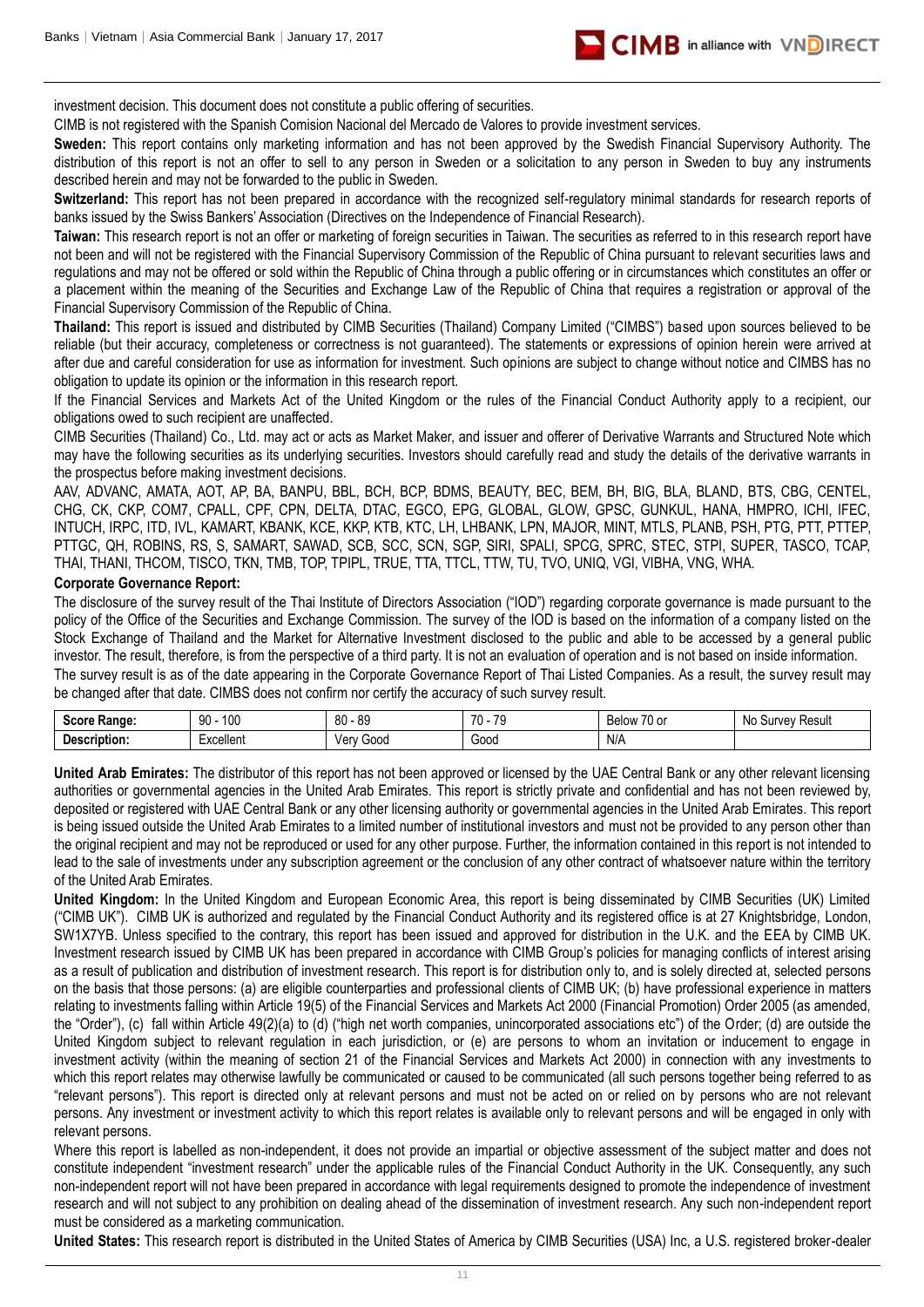

and a related company of CIMB Research Pte Ltd, CIMB Investment Bank Berhad, PT CIMB Securities Indonesia, CIMB Securities (Thailand) Co. Ltd, CIMB Securities Limited, CIMB Securities (India) Private Limited, and is distributed solely to persons who qualify as "U.S. Institutional Investors" as defined in Rule 15a-6 under the Securities and Exchange Act of 1934. This communication is only for Institutional Investors whose ordinary business activities involve investing in shares, bonds, and associated securities and/or derivative securities and who have professional experience in such investments. Any person who is not a U.S. Institutional Investor or Major Institutional Investor must not rely on this communication. The delivery of this research report to any person in the United States of America is not a recommendation to effect any transactions in the securities discussed herein, or an endorsement of any opinion expressed herein. CIMB Securities (USA) Inc, is a FINRA/SIPC member and takes responsibility for the content of this report. For further information or to place an order in any of the above-mentioned securities please contact a registered representative of CIMB Securities (USA) Inc.

CIMB Securities (USA) Inc does not make a market on the securities mentioned in the report.

**Other jurisdictions:** In any other jurisdictions, except if otherwise restricted by laws or regulations, this report is only for distribution to professional, institutional or sophisticated investors as defined in the laws and regulations of such jurisdictions.

Distribution of stock ratings and investment banking clients for quarter ended on 31 December 2016

| 1626 companies under coverage for quarter ended on 31 December 2016 |                         |                                |  |  |  |
|---------------------------------------------------------------------|-------------------------|--------------------------------|--|--|--|
|                                                                     | Rating Distribution (%) | Investment Banking clients (%) |  |  |  |
| Add                                                                 | 58.4%                   | 5.4%                           |  |  |  |
| Hold                                                                | 29.6%                   | 1.4%                           |  |  |  |
| Reduce                                                              | 11.6%                   | 0.4%                           |  |  |  |

**Spitzer Chart for stock being researched ( 2 year data )** 



**Corporate Governance Report of Thai Listed Companies (CGR). CG Rating by the Thai Institute of Directors Association (Thai IOD) in 2016, Anti-Corruption 2016.**

**AAV** – Very Good, n/a, **ADVANC** – Very Good, Certified, **AEONTS** – Good, n/a, **AMATA** – Excellent, Declared, **ANAN** – Very Good, Declared, **AOT** – Excellent, Declared, **AP** – Very Good, Declared, **ASK** – Very Good, Declared, **ASP** – Very Good, Certified, **BANPU** – Very Good, Certified, **BAY** – Excellent, Certified, **BBL** – Very Good, Certified, **BCH** – not available, Declared, **BCP** - Excellent, Certified, **BEM** – Very Good, n/a, **BDMS** – Very Good, n/a, **BEAUTY** – Good, Declared, **BEC** - Good, n/a, **BH** - Good, Declared, **BIGC** - Excellent, Declared, **BJC** – Good, n/a, **BLA** – Very Good, Certified, **BPP** – not available, n/a, **BTS** - Excellent, Certified, **CBG** – Good, n/a, **CCET** – not available, n/a, **CENTEL** – Very Good, Certified, **CHG** – Very Good, n/a, **CK** – Excellent, n/a, **COL** – Very Good, Declared, **CPALL** – not available, Declared, **CPF** – Excellent, Declared, **CPN** - Excellent, Certified, **DELTA** - Excellent, Declared, **DEMCO** – Excellent, Certified, **DTAC** – Excellent, Certified, **EA** – Very Good, Declared, **ECL** – Good, Certified, **EGCO** - Excellent, Certified, **EPG** – Good, n/a, **GFPT** - Excellent, Declared, **GLOBAL** – Very Good, Declared, **GLOW** – Very Good, Certified, **GPSC** – Excellent, Declared, **GRAMMY** - Excellent, n/a, **GUNKUL** – Very Good, Declared, **HANA** - Excellent, Certified, **HMPRO** - Excellent, Declared, **ICHI** – Very Good, Declared, **INTUCH** - Excellent, Certified, **ITD** – Good, n/a, **IVL** - Excellent, Certified, **JAS** – not available, Declared, **JASIF** – not available, n/a, **JUBILE** – Good, Declared, **KAMART** – not available, n/a, **KBANK** - Excellent, Certified, **KCE** - Excellent, Certified, **KGI** – Good, Certified, **KKP** – Excellent, Certified, **KSL** – Very Good, Declared, **KTB** - Excellent, Certified, **KTC** – Excellent, Certified, **LH** - Very Good, n/a, **LPN** – Excellent, Declared, **M** – Very Good, Declared, **MAJOR** - Good, n/a, **MAKRO** – Good, Declared, **MALEE** – Very Good, Declared, **MBKET** – Very Good, Certified, **MC** – Very Good, Declared, **MCOT** – Excellent, Declared, **MEGA** – Very Good, Declared, **MINT** - Excellent, Certified, **MTLS** – Very Good, Declared, **NYT** – Excellent, n/a, **OISHI** – Very Good, n/a, **PLANB** – Very Good, Declared, **PSH** – not available, n/a, **PSL** - Excellent, Certified, **PTT** - Excellent, Certified, **PTTEP** - Excellent, Certified, **PTTGC** - Excellent, Certified, **QH** – Excellent, Declared, **RATCH** – Excellent, Certified, **ROBINS** – Very Good, Declared, **RS** – Very Good, n/a, **SAMART** - Excellent, n/a, **SAPPE** - Good, n/a, **SAT** – Excellent, Certified, **SAWAD** – Good, n/a, SC – Excellent, Declared, **SCB** - Excellent, Certified, **SCBLIF** – not available, n/a, **SCC** – Excellent, Certified, **SCN** – Good, Declared, **SCCC** - Excellent, Declared, **SIM** - Excellent, n/a, **SIRI** - Good, n/a, **SPALI** - Excellent, Declared, **SPRC** – Very Good, Declared, **STA** – Very Good, Declared, **STEC** – Excellent, n/a, **SVI** – Excellent, Certified, **TASCO** – Very Good, Declared, **TCAP** – Excellent, Certified, **THAI** – Very Good, Declared, **THANI** – Very Good, Certified, **THCOM** – Excellent, Certified, **THRE** – Very Good, Certified, **THREL** – Very Good, Certified, **TICON** – Very Good, Declared, **TISCO** - Excellent, Certified, **TK** – Very Good, n/a, **TKN** – Good, n/a, **TMB** - Excellent, Certified, **TOP** - Excellent, Certified, **TPCH** – Good, n/a, **TPIPP** – not available, n/a, **TRUE** – Very Good, Declared, **TTW** – Very Good, Declared, **TU** – Excellent, Declared, **UNIQ** – not available, Declared, **VGI** – Excellent, Declared, **WHA** – not available, Declared, **WHART** – not available, n/a, **WORK** – not available, n/a. Companies participation Companies participation Companies participation Companies participation Companies participation Constraint Corruption Against Corruption Against Corruption Against Corruption Against Corruption Agai